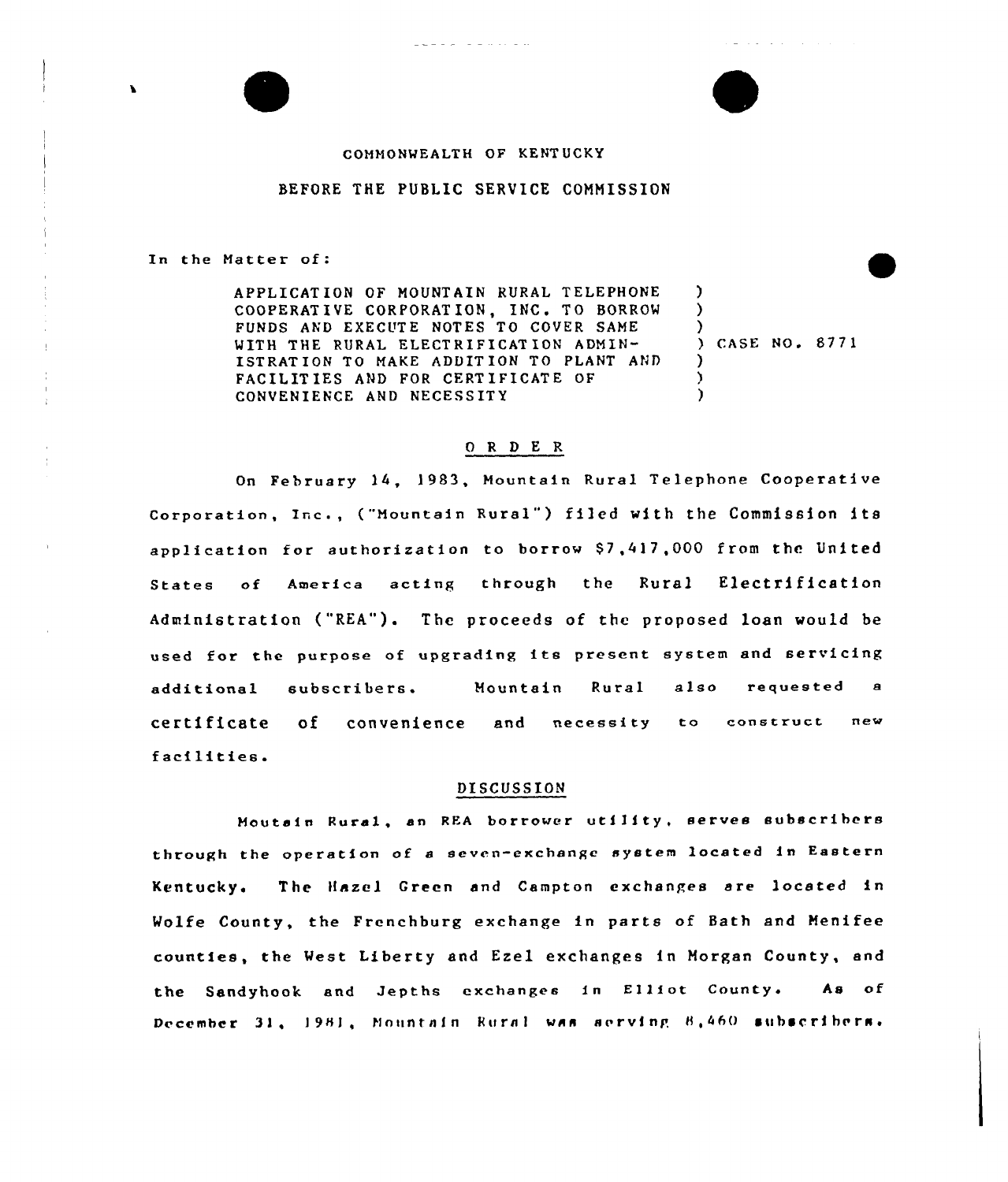Mountain Rural proposes to borrow \$7,417,000 from REA at an interest rate of 5 percent per annum, to be repaid over a 35-year period. Principal payments on the loan would begin <sup>3</sup> years after the date of the note.

The proceeds of the proposed loan vill be used to extend service to 248 new subscribers, and to upgrade existing service in Sandyhook and Frenchburg to all one-party service. The West Liberty, Ezel, Hazel Creen, and Jeptha exchanges were previously upgraded to one-party service during prior construction projects.

## FINDINGS AND ORDER

The Commission, after consideration of the application and all evidence of record and being advised, ia of the opinion and finds that:

(1) <sup>A</sup> public hearing is not required in this matter since questions related to the proposed construction program have been addressed in the written record, and Mountain Rural has stated affirmatively in its application that the approval sought herein will not result in a request for a rate adjustment;

(2) Public convenience and necessity require that such construction and system improvements as are proposed in thc application and record be porformed, and that a cortificate of public convenience and necessity be granted; and

(3) Mountain Rural's proposed indebtedness is subject to tbe supervision and control of the federal government through its agent, REA. In West Kentucky RECC v. Energy Regulatory Commission, the Franklin Circuit Court held that KRS 278.300(10) exempts such

 $-2-$